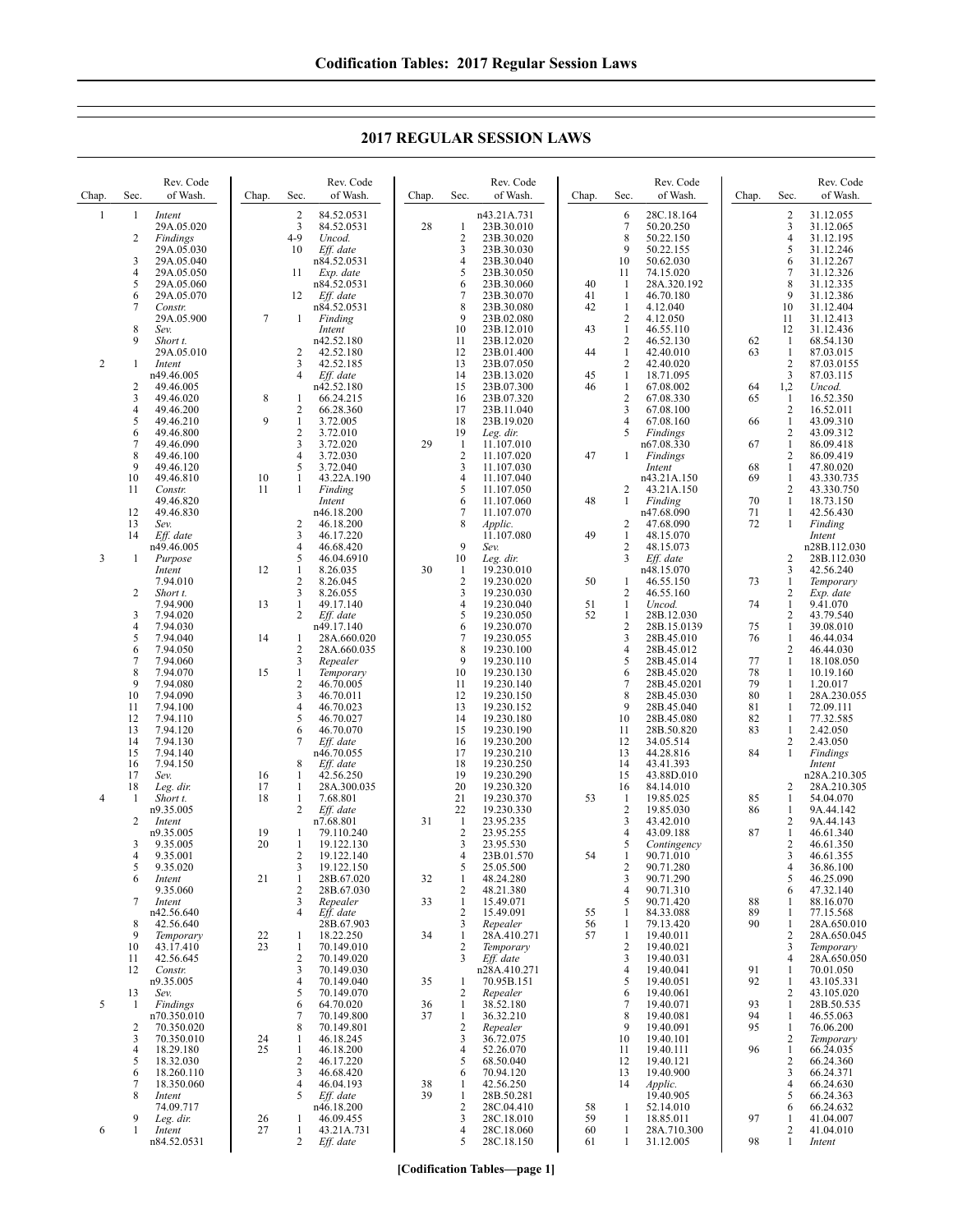## **Codification Tables: 2017 Regular Session Laws**

| Chap.             | Sec.                           | Rev. Code<br>of Wash.                    | Chap.      | Sec.                                | Rev. Code<br>of Wash.                  | Chap.             | Sec.                                | Rev. Code<br>of Wash.                | Chap.      | Sec.                                  | Rev. Code<br>of Wash.                  | Chap.      | Sec.                                | Rev. Code<br>of Wash.                    |
|-------------------|--------------------------------|------------------------------------------|------------|-------------------------------------|----------------------------------------|-------------------|-------------------------------------|--------------------------------------|------------|---------------------------------------|----------------------------------------|------------|-------------------------------------|------------------------------------------|
|                   | 2<br>3                         | n28B.50.789<br>28B.50.789<br>Contingency | 115        | 4<br>$\mathbf{1}$<br>$\overline{2}$ | Leg. dir.<br>64.44.005<br>64.44.010    |                   | 32<br>33<br>34                      | 82.12.970<br>82.12.980<br>82.16.0421 |            | 10<br>11<br>12                        | 15.80.540<br>15.80.560<br>15.80.590    |            | 7<br>8<br>9                         | 43.60A.190<br>72.36.115<br>73.08.005     |
| 99                | 1                              | Finding<br>Intent                        | 116        | 3<br>$\mathbf{1}$                   | 64.44.060<br>82.04.4496                |                   | 35<br>36                            | 82.29A.137<br>82.60.070              |            | 13<br>14                              | 15.80.640<br>15.80.650                 | 186        | 10<br>1                             | Leg. rev.<br>28A.210.278                 |
|                   | 2                              | n13.34.100<br>13.34.100                  |            | 2<br>3                              | 82.16.0496<br>Uncod.                   |                   | 37<br>38                            | 82.63.020<br>82.63.045               |            | 15<br>16                              | 15.80.660<br>Repealer                  |            | 2<br>3                              | 28A.210.260<br><i>Applic.</i>            |
| 100<br>101<br>102 | $\mathbf{1}$<br>1<br>1         | 18.32.040<br>18.57.003<br>70.90.120      | 117        | 4<br>1                              | Eff. date<br>n82.04.4496<br>27.34.395  |                   | 39<br>40<br>41                      | 82.74.040<br>82.74.050<br>82.75.040  | 159        | 1<br>2                                | Finding<br>n77.12.047<br>77.12.047     |            | 4                                   | n28A.210.278<br>Short t.<br>n28A.210.278 |
| 103               | 2<br>1                         | 70.90.250<br>Intent                      | 118        | $\overline{c}$<br>$\mathbf{1}$      | 27.34.900<br>26.44.030                 |                   | 42<br>43                            | 82.75.070<br>82.82.020               |            | 3<br>$\overline{4}$                   | 77.12.272<br>n77.12.047                |            | 5                                   | Eff. date<br>n28A.210.278                |
|                   | $\overline{\mathbf{c}}$        | 48.29.400<br>48.29.010                   | 119        | 1                                   | Short t.<br>n35.21.960                 |                   | 44<br>45                            | 82.82.040<br>84.36.645               | 160<br>161 | 1<br>1                                | 66.28.185<br>58.17.100                 | 187<br>188 | 1<br>1                              | 28A.245.100<br>Temporary                 |
|                   | 3<br>4                         | 48.29.148<br>48.29.405                   |            | 2                                   | Finding<br>n35.21.960                  |                   | 46<br>47                            | 84.36.655<br>82.32.790               |            | $\overline{2}$<br>3                   | 58.17.170<br>58.17.190                 | 189        | 2<br>$\mathbf{1}$                   | Leg. dir.<br>28A.410.200                 |
|                   | 5<br>6                         | 48.29.410<br>48.29.415                   |            | 3<br>$\overline{4}$                 | 35.21.960<br>35A.21.410                |                   | 48                                  | Eff. date<br>n82.32.534              | 162        | 1                                     | Findings<br>Intent                     | 190<br>191 | 1<br>$\mathbf{1}$                   | 66.28.270<br>28B.15.012                  |
|                   | 7<br>8                         | 48.29.420<br>48.29.425                   | 120        | 5<br>1                              | 36.01.350<br>Findings                  | 136               | $\mathbf{1}$<br>$\overline{2}$      | 39.10.420<br>43.131.408              | 163        | 2<br>$\mathbf{1}$                     | 43.215.566<br>43.10.290                | 192        | 1                                   | Findings<br>n43.60A.100                  |
|                   | 9<br>10                        | 48.29.430<br>48.29.435                   |            |                                     | Intent<br>n28B.50.815                  | 137<br>138        | $\mathbf{1}$<br>$\mathbf{1}$        | 42.30.110<br>69.07.010               |            | $\sqrt{2}$<br>3                       | 43.10.292<br>43.10.294                 |            | 2<br>3                              | 43.60A.100<br>Findings                   |
|                   | 11<br>12                       | 48.29.440<br>48.29.445                   |            | 2<br>3                              | 28B.50.815<br>72.09.460                |                   | $\overline{c}$<br>3                 | 69.07.020<br>19.02.110               | 164        | $\overline{4}$<br>$\mathbf{1}$        | Leg. dir.<br>82.14.390                 |            | 4                                   | n43.41.460<br>43.41.460                  |
|                   | 13<br>14                       | 48.29.450<br>48.29.149                   | 121        | $\overline{4}$<br>1                 | 72.09.465<br>79A.80.020                |                   | $\overline{4}$<br>5                 | 69.07.200<br>69.07.210               | 165        | $\overline{2}$<br>1                   | 82.14.485<br>28A.320.125               | 193        | 5<br>$\mathbf{1}$                   | 43.60A.101<br>48.02.068                  |
|                   | 15<br>16                       | 48.29.455<br>48.29.460                   | 122        | 1<br>2<br>3                         | 46.20.117<br>46.20.117                 |                   | 6                                   | Eff. date<br>n69.07.200              | 166<br>167 | 1<br>1<br>$\overline{2}$              | 28A.320.192<br>43.01.040               | 194        | 2<br>$\mathbf{1}$<br>$\overline{c}$ | 42.56.400<br>46.25.010                   |
|                   | 17<br>18<br>19                 | 48.29.465<br>48.29.470<br>48.29.500      |            | $\overline{4}$                      | Exp. date<br>n46.20.117<br>Eff. date   | 139<br>140<br>141 | $\mathbf{1}$<br>1<br>$\mathbf{1}$   | 46.68.113<br>76.13.120<br>72.09.285  |            | 3<br>$\overline{4}$                   | 43.01.044<br>43.01.041<br>Eff. date    |            | 3<br>4                              | 46.25.070<br>46.25.054<br>46.25.054      |
|                   | 20<br>21                       | 48.29.510<br>48.29.147                   | 123        | 1                                   | n46.20.117<br>28A.180.020              | 142               | $\mathbf{1}$<br>$\overline{2}$      | 84.56.020<br>84.56.050               | 168        | 1                                     | n43.01.040<br>43.01.040                |            | 5                                   | Eff. date<br>n46.25.054                  |
|                   | 22<br>23                       | 48.29.017<br>48.29.005                   | 124        | $\mathbf{1}$<br>$\overline{c}$      | 28B.20.744<br>Repealer                 |                   | 3<br>4                              | 82.45.090<br>Uncod.                  |            | 2                                     | Eff. date<br>n43.01.040                |            | 6                                   | Eff. date<br>n46.25.054                  |
| 104               | $\mathbf{1}$<br>$\overline{c}$ | 76.04.181<br>43.30.111                   |            | 3                                   | Eff. date<br>n28B.20.744               | 143               | 1                                   | Intent<br>n41.37.300                 | 169        | 1<br>$\overline{2}$                   | 19.60.010<br>19.60.020                 | 195        | 1                                   | Purpose<br>18.71B.010                    |
|                   | 3<br>4                         | Uncod.<br>Eff. date                      | 125        | 1<br>2                              | 9A.04.080<br>Eff. date                 | 144               | 2<br>$\mathbf{1}$                   | 41.37.300<br>72.09.335               |            | 3<br>$\overline{4}$                   | 19.60.055<br>19.60.105                 |            | 2<br>3                              | 18.71B.020<br>18.71B.030                 |
| 105               | 1                              | n76.04.181<br>36.70A.690                 | 126        | -1                                  | n9A.04.080<br>9A.40.100                | 145<br>146        | 1<br>$\mathbf{1}$                   | 51.24.090<br>43.103.090              | 170<br>171 | 1<br>1                                | 9.91.170<br>43.215.090                 |            | 4<br>5                              | 18.71B.040<br>18.71B.050                 |
| 106               | $\overline{c}$<br>3<br>1       | 70.118A.100<br>70.05.200<br>Short t.     |            | $\overline{c}$<br>3<br>4            | 9.68A.070<br>9.68A.050<br>9.68A.060    | 147               | $\mathbf{1}$<br>$\overline{c}$<br>3 | 46.04.199<br>46.08.195<br>46.12.530  | 172        | $\overline{2}$<br>$\mathbf{1}$        | 43.215.130<br>Finding                  |            | 6<br>$\tau$<br>8                    | 18.71B.060<br>18.71B.070<br>18.71B.080   |
|                   | $\overline{c}$                 | 1.70.900<br>1.70.010                     | 127<br>128 | 1<br>$\mathbf{1}$                   | 28B.15.621<br>9.96.060                 |                   | 4<br>5                              | 46.16A.040<br>46.16A.190             |            | $\overline{2}$                        | Intent<br>n28B.77.100<br>28B.77.100    |            | 9<br>10                             | 18.71B.090<br>18.71B.100                 |
|                   | 3                              | Applic.<br>1.70.020                      | 129        | $\mathbf{2}$<br>$\mathbf{1}$        | 9.96.070<br>Vetoed                     |                   | 6<br>7                              | 46.17.230<br>46.17.330               | 173        | 3<br>1                                | Contingency<br>41.04.665               |            | 11<br>12                            | 18.71B.110<br>18.71B.120                 |
|                   | 4<br>5                         | 1.70.030<br>1.70.040                     |            | $\overline{2}$<br>3                 | 36.70A.211<br>36.70A.212               |                   | 8<br>9                              | 46.20.205<br>46.52.120               |            | $\overline{c}$<br>3                   | 41.04.672<br>Contingency               |            | 13<br>14                            | 18.71B.130<br>18.71B.140                 |
|                   | 6<br>7                         | 1.70.050<br>1.70.060                     | 130<br>131 | $\mathbf{1}$<br>1                   | 26.04.050<br>69.50.357                 |                   | 10<br>11                            | 46.68.035<br>88.02.375               | 174        | $\mathbf{1}$<br>$\overline{2}$        | 9.41.070<br>9.41.173                   |            | 15<br>16                            | 18.71B.150<br>18.71B.160                 |
|                   | 8<br>9                         | 1.70.070<br>1.70.080                     | 132        | 1<br>$\overline{c}$                 | 19.27.550<br>Eff. date                 |                   | 12<br>13                            | 46.17.050<br>46.17.060               | 175        | 3<br>$\mathbf{1}$                     | 9A.44.130<br>Intent                    |            | 17<br>18                            | 18.71B.170<br>18.71B.180                 |
|                   | 10                             | Applic.<br>Constr.                       | 133        | 1                                   | n19.27.550<br>9.46.0209                | 148<br>149        | $\mathbf{1}$<br>$\mathbf{1}$        | 84.34.240<br>42.56.420               | 176        | $\overline{2}$<br>$\mathbf{1}$        | Uncod.<br>Findings                     |            | 19<br>20                            | 18.71B.190<br>18.71B.900                 |
|                   | 11<br>12                       | 1.70.901<br>1.70.902<br>1.70.090         | 134<br>135 | 1<br>2<br>$\mathbf{1}$              | 27.12.190<br>27.12.192<br>82.32.534    | 150               | $\mathbf{1}$<br>2<br>3              | 49.12.470<br>Uncod.<br>Exp. date     |            | 2                                     | Intent<br>n82.08.0207<br>82.08.0207    |            | 21<br>22<br>23                      | 18.71B.200<br>18.71B.210<br>Sev.         |
|                   | 13                             | Eff. date<br>1.70.903                    |            | $\overline{c}$<br>3                 | Repealer<br>82.32.590                  | 151               | 1                                   | n49.46.010<br>46.19.020              |            | 3<br>$\overline{4}$                   | 82.12.0207<br>82.14.820                |            |                                     | Constr.<br>18.71B.901                    |
| 107               | 14<br>-1                       | Leg. dir.<br>52.16.160                   |            | $\overline{4}$<br>5                 | 82.32.600<br>82.32.605                 | 152               | $\mathbf{1}$<br>$\overline{c}$      | 46.55.120<br>46.55.130               |            | 5                                     | Applic.<br>n82.08.0207                 |            | 24<br>25                            | 18.71B.902<br>42.56.355                  |
| 108               | 1<br>2                         | 18.74.500<br>18.74.510                   |            | 6<br>7                              | 82.32.607<br>82.32.710                 |                   | 3<br>4                              | 46.55.150<br>46.55.125               | 177<br>178 | 1<br>1                                | 28B.76.502<br>Intent                   |            | 26<br>27                            | 43.70.250<br>Leg. dir.                   |
|                   | 3<br>4                         | 18.74.520<br>18.74.050                   |            | 8<br>9                              | 82.32.808<br>82.04.240                 |                   | 5                                   | Short t.<br>n46.55.125               |            | 2                                     | n43.215.099<br>43.215.099              | 196        | 1<br>2                              | 52.26.220<br>52.26.230                   |
|                   | 5<br>6                         | 18.74.090<br>18.74.150                   |            | 10<br>11                            | 82.04.2404<br>82.04.260                | 153               | 1<br>$\sqrt{2}$                     | 69.50.101<br>Sev.                    |            | 3<br>$\overline{4}$                   | 43.215.112<br>43.215.410               |            | 3<br>4                              | 84.55.092<br>52.18.050                   |
|                   | 7<br>8                         | 43.70.320<br>Short t.<br>n18.74.500      |            | 12<br>13<br>14                      | 82.04.2909<br>82.04.426<br>82.04.4277  | 154               | $\mathbf{1}$                        | Finding<br>Intent<br>n28B.10.285     | 179        | 5<br>1                                | 43.215.195<br>Findings<br>Intent       |            | 5<br>6<br>7                         | 52.18.010<br>52.26.180<br>52.26.020      |
| 109               | 1<br>2                         | Repealer<br>84.56.345                    |            | 15<br>16                            | 82.04.4461<br>82.04.4463               |                   | 2<br>3                              | 28B.10.285<br>Short t.               |            | 2                                     | n28B.10.054<br>28B.10.054              |            | 8<br>9                              | 52.26.030<br>84.52.010                   |
| 110               | 3<br>1                         | 84.40.042<br>Findings                    |            | 17<br>18                            | 82.04.448<br>82.04.4481                | 155               | 1                                   | n28B.10.285<br>84.48.010             | 180        | 1<br>2                                | 28A.215.080<br>Contingency             |            | 10<br>11                            | 84.52.010<br>84.52.043                   |
|                   |                                | Intent<br>n48.41.100                     |            | 19<br>20                            | 82.04.4483<br>82.04.449                | 156<br>157        | $\mathbf{1}$<br>$\mathbf{1}$        | 74.08A.250<br>47.04.360              | 181<br>182 | 1<br>1                                | 43.43.120<br>Findings                  |            | 12<br>13                            | 84.52.043<br>84.52.125                   |
|                   | 2<br>3                         | 48.41.100<br>48.41.160                   |            | 21<br>22                            | 82.08.805<br>82.08.965                 |                   | 2                                   | Eff. date<br>n47.04.360              | 183        | 2<br>1                                | Temporary<br>2.32.050                  |            | 14<br>15                            | 52.26.070<br>Applic.                     |
| 111               | 4<br>1                         | Contingency<br>9.46.212                  |            | 23<br>24                            | 82.08.9651<br>82.08.970                | 158               | 1<br>$\overline{c}$                 | 15.80.300<br>15.80.410               |            | 2<br>3                                | 26.09.231<br>26.18.230                 |            | 16                                  | n52.18.010<br>Exp. date                  |
| 112<br>113        | 1<br>1                         | 46.19.010<br>21.20.880                   |            | 25<br>26                            | 82.08.980<br>82.08.986                 |                   | 3<br>4                              | 15.80.440<br>15.80.450               | 184<br>185 | 1<br>-1                               | 73.04.150<br>43.60A.020                |            | 17                                  | n84.52.010<br>Eff. date                  |
| 114               | 2<br>1                         | Repealer<br>Findings<br>n10.112.010      |            | 27<br>28<br>29                      | 82.12.022<br>82.12.025651<br>82.12.805 |                   | 5<br>6<br>7                         | 15.80.470<br>15.80.490<br>15.80.510  |            | $\overline{2}$<br>3<br>$\overline{4}$ | 43.60A.100<br>43.60A.150<br>43.60A.151 |            | 18                                  | n84.52.010<br>Applic.<br>n84.55.092      |
|                   | $\overline{c}$<br>3            | 10.112.010<br>10.27.170                  |            | 30<br>31                            | 82.12.965<br>82.12.9651                |                   | 8<br>9                              | 15.80.520<br>15.80.530               |            | 5<br>6                                | 43.60A.154<br>43.60A.155               |            | 19                                  | Exp. date<br>n84.52.043                  |
|                   |                                |                                          |            |                                     |                                        |                   |                                     |                                      |            |                                       |                                        |            |                                     |                                          |

**[Codification Tables—page 2]**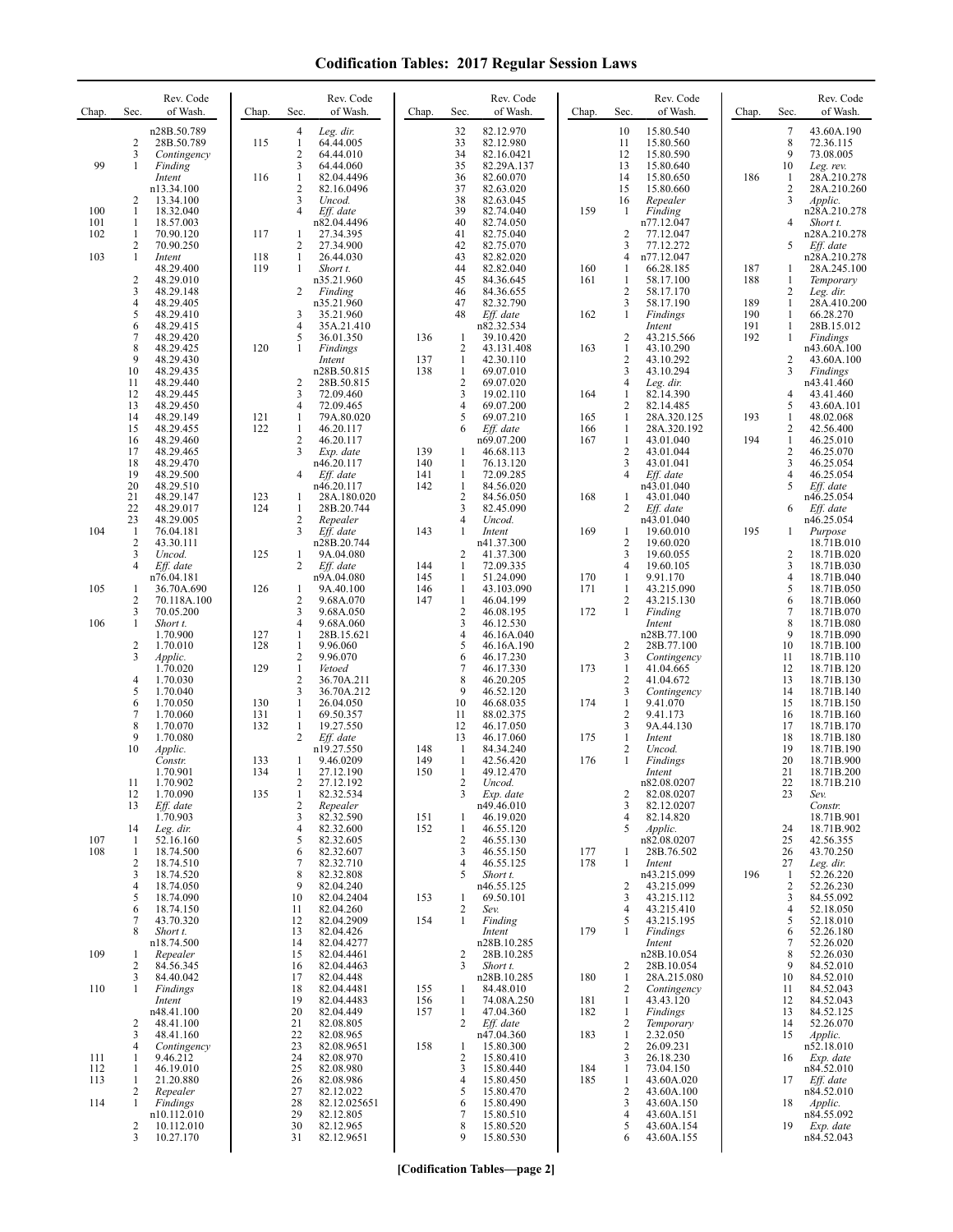## **Codification Tables: 2017 Regular Session Laws**

| Chap.      | Sec.                | Rev. Code<br>of Wash.      | Chap.      | Sec.                           | Rev. Code<br>of Wash.    | Chap.      | Sec.                             | Rev. Code<br>of Wash.      | Chap.      | Sec.                           | Rev. Code<br>of Wash.         | Chap.      | Sec.                           | Rev. Code<br>of Wash.      |
|------------|---------------------|----------------------------|------------|--------------------------------|--------------------------|------------|----------------------------------|----------------------------|------------|--------------------------------|-------------------------------|------------|--------------------------------|----------------------------|
|            | 20                  | Eff. date<br>n84.52.043    | 212        | $\overline{c}$<br>$\mathbf{1}$ | 43.131.408<br>Findings   | 227        | 1                                | Finding<br>n4.24.832       | 240        | 1                              | Findings<br>Intent            | 263        | 1                              | Findings<br>Intent         |
|            | 21                  | Eff. date                  |            |                                | Intent                   |            | 2                                | 4.24.830                   |            |                                | n43.46.100                    |            |                                | n71.12.455<br>71.12.455    |
| 197        | 1                   | n52.26.220<br>Findings     |            | $\overline{c}$                 | 69.77.010<br>69.77.020   |            | 3<br>$\overline{4}$              | 4.24.832<br>4.24.835       |            | $\overline{c}$<br>3            | 43.46.100<br>43.46.105        |            | $\overline{2}$<br>3            | 71.12.680                  |
|            |                     | Intent<br>n28A.220.020     |            | 3<br>$\overline{4}$            | 69.77.030<br>69.77.040   | 228        | 5<br>$\mathbf{1}$                | Leg. dir.<br>74.60.005     |            | 4<br>5                         | 43.46.110<br>43.46.115        |            | 4<br>5                         | 71.12.682<br>71.12.684     |
|            | 2<br>3              | 28A.220.020<br>28A.220.030 |            | 5<br>6                         | 69.77.050<br>69.77.060   |            | $\overline{2}$<br>3              | 74.60.010<br>74.60.020     | 241        | 6<br>1                         | Leg. dir.<br>77.55.181        |            | 6<br>7                         | 71.12.686<br>71.12.688     |
|            | $\overline{4}$      | 28A.220.035                |            | 7                              | 69.77.070                |            | $\overline{4}$                   | 74.60.030                  | 242        | 1                              | 74.09.195                     | 264        | 1                              | 9.41.010                   |
|            | 5<br>6              | 28A.220.037<br>46.20.055   |            | 8<br>9                         | 69.77.080<br>69.77.090   |            | 5<br>6                           | 74.60.050<br>74.60.090     | 243        | 1                              | Findings<br>Intent            | 265        | $\overline{c}$<br>$\mathbf{1}$ | 9.41.113<br>Finding        |
|            | 7<br>8              | 46.20.100<br>46.82.280     |            | 10<br>11                       | 69.04.570<br>69.50.101   |            | $\tau$<br>8                      | 74.60.100<br>74.60.120     |            | $\overline{2}$<br>3            | Temporary<br>Exp. date        |            |                                | Intent<br>n74.13.031       |
|            | 9<br>10             | 46.82.320<br>46.82.330     |            | 12<br>13                       | Leg. dir.<br>Sev.        |            | 9<br>10                          | 74.60.130<br>74.60.150     | 244        | 1<br>$\overline{c}$            | <b>Findings</b><br>77.36.190  |            | 2<br>3                         | 74.13.031<br>Temporary     |
|            | 11<br>12            | 46.82.360<br>46.82.420     | 213<br>214 | 1<br>$\mathbf{1}$              | 8.26.010<br>72.02.100    |            | 11<br>12                         | 74.60.160<br>74.60.901     | 245<br>246 | 1<br>$\mathbf{1}$              | 4.24.210<br>42.56.430         | 266        | 4<br>1                         | Contingency<br>Finding     |
|            | 13                  | 28A.220.901                |            | $\overline{c}$                 | Uncod.                   |            | 13                               | 74.60.902                  |            | $\overline{2}$                 | 77.12.885                     |            |                                | Intent                     |
|            | 14<br>15            | Repealer<br>Sev.           | 215        | $\mathbf{1}$<br>$\overline{2}$ | 35.61.020<br>35.61.100   |            | 14<br>15                         | 74.60.170<br>Eff. date     |            | 3<br>$\overline{4}$            | 42.56.141<br>Exp. date        |            | $\overline{2}$                 | n9A.42.020<br>9A.42.020    |
|            | 16                  | Eff. date<br>n28A.220.020  |            | 3<br>$\overline{4}$            | 35.61.120<br>35.61.210   | 229        | 1                                | n74.60.005<br>66.24.695    | 247        | 1                              | n42.56.430<br>79A.60.045      |            | 3<br>$\overline{4}$            | 9A.42.030<br>9A.42.035     |
| 198        | 1<br>$\overline{c}$ | 74.09.5225<br>Contingency  |            | 5<br>6                         | 35.61.290<br>35.61.040   | 230        | 2<br>$\mathbf{1}$                | 66.24.640<br>9A.40.102     | 248        | 1<br>$\overline{c}$            | 79.10.520<br>79.10.530        |            | 5<br>6                         | 9.94A.411<br>9A.56.400     |
| 199        | 1<br>2              | 70.38.111<br>70.38.260     | 216        | 7<br>1                         | 35.61.180<br>74.39A.074  |            | $\sqrt{2}$<br>$\mathbf{3}$       | 9A.40.120<br>9A.40.104     |            | 3<br>4                         | 79.64.130<br>43.30.325        |            | 7<br>8                         | 9A.56.010<br>9.94A.515     |
|            | 3                   | Eff. date                  | 217<br>218 | 1<br>$\mathbf{1}$              | 70.94.640                |            | $\overline{4}$<br>5              | 9A.40.106                  |            | 5                              | 79.64.040                     |            | 9<br>10                        | 9A.04.080<br>9A.56.030     |
| 200        | 1                   | n70.38.111<br>74.39A.078   |            |                                | Finding<br>Intent        |            | 6                                | 9A.88.160<br>9A.88.190     |            | 6<br>$\overline{7}$            | 79.64.110<br>43.79A.040       |            | 11                             | 9A.56.040                  |
|            | 2<br>3              | 74.42.010<br>74.42.360     |            | 2                              | n46.09.495<br>46.09.495  |            | $\overline{7}$<br>8              | 9A.88.170<br>9A.88.180     |            | 8<br>9                         | Sev.<br>Contingency           |            | 12<br>13                       | 74.34.020<br>74.34.320     |
| 201<br>202 | 1<br>1              | 18.20.310<br>Findings      |            | 3<br>$\overline{4}$            | 46.10.505<br>46.93.210   | 231        | 9<br>1                           | 26.50.110<br>Finding       | 249        | $\mathbf{1}$                   | <b>Findings</b><br>n70.41.425 | 267<br>268 | 1<br>$\mathbf{1}$              | 74.39A.076<br>11.92.195    |
|            |                     | Intent<br>n74.09.495       |            | 5                              | Applic.<br>n46.93.210    |            | $\overline{2}$                   | n9A.04.080<br>9A.04.080    |            | $\overline{2}$<br>3            | 70.41.420<br>70.41.425        |            | 2<br>3                         | 74.34.020<br>11.92.043     |
|            | 2<br>3              | 74.09.492<br>74.09.495     |            | 6                              | Eff. date<br>n46.09.495  |            | $\mathfrak{Z}$<br>$\overline{4}$ | 9.68A.100<br>9.68A.101     |            | 4                              | Exp. date<br>n70.41.425       |            | $\overline{4}$<br>5            | 2.72.055<br>Contingency    |
|            | $\overline{4}$      | 74.09.520                  | 219        | 1                              | 48.43.735                |            | 5                                | 9A.88.060                  |            | 5                              | Short t.                      | 269        | $\mathbf{1}$                   | 13.38.070                  |
|            | 5<br>6              | 43.215.570<br>28A.630.500  |            | 2<br>3                         | 41.05.700<br>74.09.325   | 232<br>233 | 1<br>$\mathbf{1}$                | 9A.88.110<br>7.90.120      | 250        | 1                              | n70.41.425<br>66.20.010       |            | $\overline{c}$<br>3            | 26.44.100<br>43.20B.430    |
|            | 7<br>8              | 71.24.335<br>Failed to     |            | $\overline{4}$                 | Eff. date<br>n48.43.735  |            | 2<br>3                           | 7.90.121<br>7.90.170       | 251<br>252 | 1<br>$\mathbf{1}$              | 84.34.070<br>66.24.330        |            | $\overline{4}$<br>5            | 43.20B.435<br>43.20B.635   |
|            | 9                   | become law.<br>28B.30.357  | 220<br>221 | $\mathbf{1}$<br>$\mathbf{1}$   | 43.70.057<br>Intent      | 234        | 4<br>$\mathbf{1}$                | 9.41.040<br>26.26.760      | 253        | 1<br>$\overline{2}$            | 19.30.010<br>Temporary        | 270        | 6<br>1                         | 74.20A.320<br>Finding      |
|            | 10                  | Contingent<br>Eff. date    |            | 2                              | 48.190.005<br>48.190.010 |            | $\sqrt{2}$<br>3                  | 26.09.191<br>26.33.170     | 254        | 1<br>$\overline{2}$            | 70.275.050<br>70.275.040      |            |                                | Intent<br>n74.09.340       |
|            | 11                  | n71.24.335                 |            | 3<br>4                         | 48.190.020<br>48.190.030 | 235        | $\overline{4}$<br>$\mathbf{1}$   | Sev.<br>7.68.020           |            | 3<br>4                         | 70.275.130<br>43.131.422      |            | $\overline{2}$<br>3            | 74.09.340<br>Eff. date     |
|            |                     | Contingent<br>Eff. date    |            | 5                              | 48.190.040               |            | $\sqrt{2}$                       | 7.68.030                   | 255        | 1                              | 77.32.155                     |            |                                | n74.09.340                 |
| 203<br>204 | 1<br>$\mathbf{1}$   | Repealer<br>70.285.030     |            | 6<br>7                         | 48.190.050<br>48.190.070 |            | 3<br>$\overline{4}$              | 7.68.031<br>7.68.062       | 256        | $\mathbf{1}$<br>$\overline{2}$ | 16.67.035<br>16.67.090        | 271        | 1<br>2                         | Findings<br>11.88.120      |
|            | 2<br>3              | 70.285.050<br>70.285.100   |            | 8<br>9                         | 48.190.060<br>48.190.080 |            | 5<br>6                           | 7.68.070<br>7.68.080       |            | 3<br>$\overline{4}$            | 16.67.091<br>16.67.110        | 272        | 1<br>2                         | 9A.36.041<br>9.94A.411     |
| 205        | 1<br>2              | 69.70.020<br>Eff. date     |            | 10<br>11                       | 48.190.090<br>48.190.100 | 236        | 7<br>$\mathbf{1}$                | 7.68.111<br>Findings       | 257        | 5<br>1                         | 16.67.200<br>Finding          |            | 3<br>$\overline{4}$            | 9.94A.525<br>43.43.754     |
| 206        |                     | n69.70.020<br>74.13.338    |            | 12<br>13                       | 48.190.110<br>48.190.120 |            |                                  | Intent<br>n28A.300.574     |            |                                | 16.76.005<br>16.76.010        |            | 5                              | 43.43.830<br>7.36.260      |
| 207        | 2<br>1              | Contingency<br>Findings    | 222        | 14<br>1                        | Leg. dir.<br>71.24.310   |            | $\overline{c}$<br>3              | 28A.630.095<br>28A.300.574 |            | 3<br>$\overline{4}$            | 16.76.020<br>16.76.030        |            | 7<br>8                         | Temporary<br>Finding       |
|            |                     | Intent                     | 223        | $\mathbf{1}$                   | 10.31.100                |            | $\overline{4}$                   | 28A.180.120                |            | 5                              | 43.79A.040                    |            | 9                              | 9.96.060                   |
|            | $\overline{c}$      | n71.24.870<br>71.24.870    | 224<br>225 | 1<br>$\mathbf{1}$              | 9A.56.360<br>43.329.010  |            | 5<br>6                           | 43.215.104<br>Temporary    | 258        | 6<br>1                         | Leg. dir.<br>Findings         | 273        | 10<br>1                        | 9.94A.515<br>74.09.335     |
|            | 3                   | Failed to<br>become law.   |            | 2<br>3                         | 43.329.020<br>43.329.030 | 237        | 7<br>$\mathbf{1}$                | Contingency<br>28A.413.005 |            | 2                              | n39.04.350<br>39.04.350       |            | 2<br>3                         | 35.21.930<br>43.70.750     |
|            | 4<br>5              | Temporary<br>Contingent    |            | 4<br>5                         | 43.329.040<br>43.329.050 |            | $\sqrt{2}$<br>$\mathfrak{Z}$     | 28A.413.010<br>28A.413.020 | 259        | 3<br>1                         | 39.26.160<br>78.60.010        |            | 4<br>5                         | Temporary<br>Contingency   |
|            |                     | Eff. date<br>n71.24.870    |            | 6<br>7                         | 43.329.060<br>43.329.070 |            | $\overline{4}$<br>5              | 28A.413.030<br>28A.413.040 |            | 2<br>3                         | 78.60.070<br>78.60.120        | 274<br>275 | 1<br>$\mathbf{1}$              | 43.185A.110<br>7.70.065    |
|            | 6                   | Contingent                 |            | 8<br>9                         | 43.329.080               |            | 6                                | 28A.413.050<br>28A.413.060 | 260        | 1                              | 66.24.140                     |            | $\mathbf{2}$                   | Repealer                   |
| 208        | 1                   | Eff. date<br>68.60.010     |            | 10                             | 43.329.090<br>Exp. date  |            | $\overline{7}$<br>8              | 28A.413.070                | 261        | 1<br>$\overline{2}$            | 9.41.114<br>36.28A.400        | 276        | $\mathbf{1}$<br>2              | 13.04.011<br>13.34.030     |
| 209        | 2<br>1              | 68.60.070<br>35.90.010     |            | 11                             | 43.329.900<br>Leg. dir.  |            | 9<br>10                          | 28A.413.080<br>28A.413.090 |            | 3<br>4                         | 43.43.823<br>36.28A.405       | 277        | 1<br>2                         | 13.50.010<br>43.185C.010   |
|            | $\overline{c}$<br>3 | 35.90.020<br>35.90.030     | 226        | $\mathbf{1}$<br>2              | n74.09.497<br>74.09.497  |            | 11<br>12                         | 28A.413.095<br>28A.413.097 |            | 5<br>6                         | 36.28A.410<br>36.28A.420      |            | 3<br>$\overline{4}$            | 43.185C.250<br>43.185C.260 |
|            | 4<br>5              | 35.90.040<br>35.90.050     |            | 3                              | Failed to<br>become law. |            | 13<br>14                         | 28A.300.606<br>28A.410.294 |            | 7<br>8                         | 42.56.240<br>Sev.             |            | 5<br>6                         | 43.185C.285<br>43.185C.295 |
|            | 6<br>7              | 35.90.060<br>35.90.070     |            | 4<br>5                         | 74.09.337<br>74.09.010   |            | 15<br>16                         | 28A.150.203<br>28A.410.062 | 262        | 1                              | Findings<br>Intent            |            | 7<br>8                         | 43.185C.315<br>43.185C.320 |
|            | 8                   | 35.90.080                  |            | 6                              | 74.09.495                |            | 17                               | 28A.630.400                |            |                                | n43.70.442                    | 278        | 1                              | 13.04.035                  |
|            | 9<br>10             | 35.90.090<br>35.90.100     |            | 7<br>8                         | Vetoed<br>70.320.020     |            | 18<br>19                         | Vetoed<br>28A.660.042      |            | $\overline{2}$<br>3            | 43.70.445<br>43.70.446        | 279        | $\mathbf{1}$<br>2              | 13.90.900<br>Findings      |
|            | 11<br>12            | Temporary<br>Leg. dir.     |            | 9<br>10                        | Repealer<br>Contingent   |            | 20<br>21                         | 28B.50.891<br>Leg. dir.    |            | 4<br>5                         | 43.70.442<br>43.70.447        |            |                                | Intent<br>13.90.901        |
| 210<br>211 | $\mathbf{1}$<br>1   | 70.345.080<br>39.10.270    |            |                                | Eff. date<br>n74.09.497  | 238        | 22<br>$\mathbf{1}$               | Repealer<br>66.24.170      |            | 6<br>7                         | Vetoed<br>Eff. date           |            | 3<br>4                         | 13.90.010<br>13.90.020     |
|            |                     |                            |            | 11                             | Contingent<br>Eff. date  | 239        | 1                                | 90.56.210                  |            | 8                              | n43.70.442<br>Contingency     |            | 5<br>6                         | 13.90.030<br>13.90.040     |
|            |                     |                            |            |                                |                          |            |                                  |                            |            |                                |                               |            |                                |                            |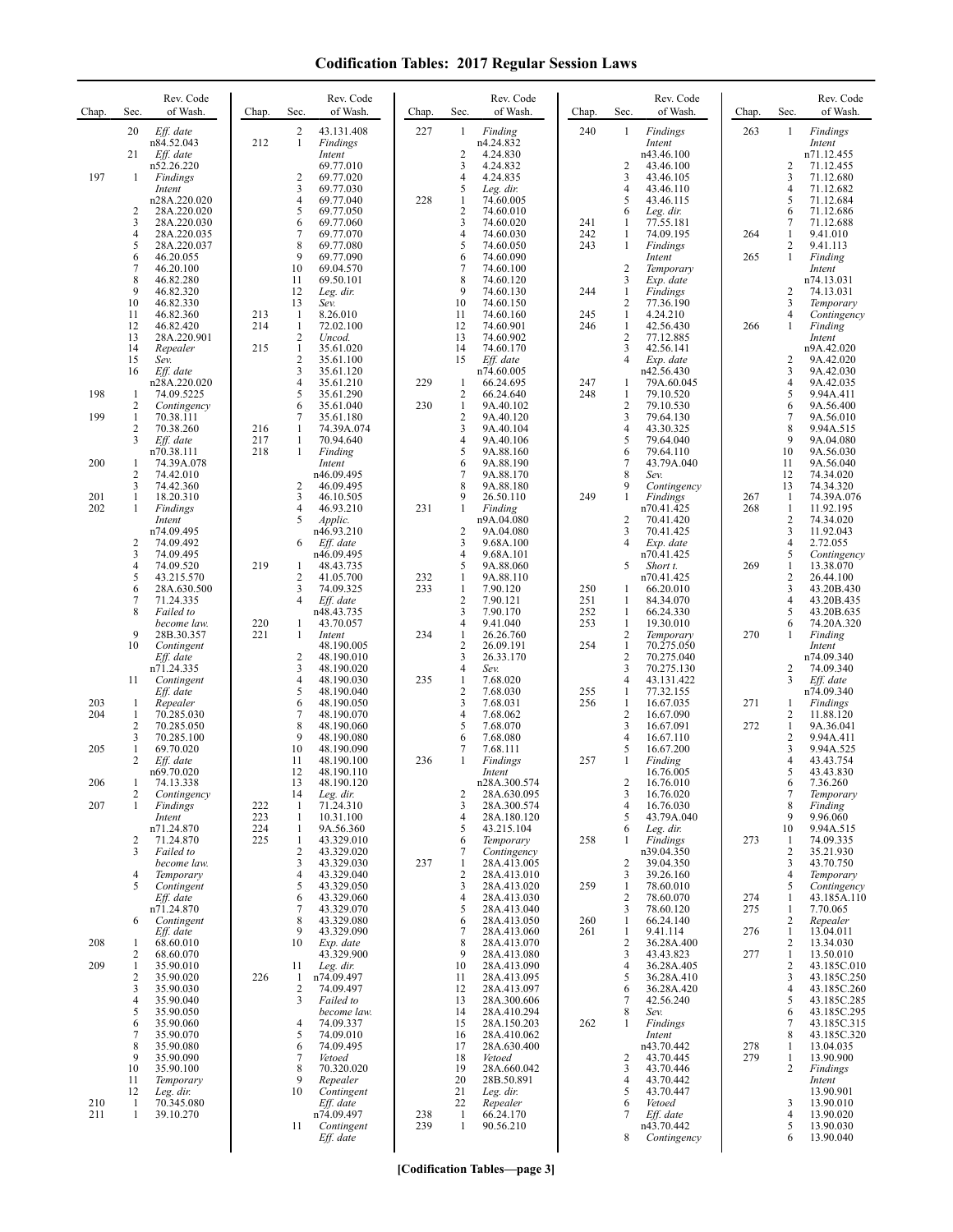## **Codification Tables: 2017 Regular Session Laws**

| Chap. | Sec.                         | Rev. Code<br>of Wash.          | Chap. | Sec.                         | Rev. Code<br>of Wash.      | Chap.      | Sec.                           | Rev. Code<br>of Wash.                | Chap.      | Sec.                           | Rev. Code<br>of Wash.      | Chap.      | Sec.                | Rev. Code<br>of Wash.     |
|-------|------------------------------|--------------------------------|-------|------------------------------|----------------------------|------------|--------------------------------|--------------------------------------|------------|--------------------------------|----------------------------|------------|---------------------|---------------------------|
|       | 7<br>8                       | 13.90.050<br>13.90.060         |       | 2<br>3                       | Uncod.<br>43.101.272       | 302        | $\overline{c}$<br>$\mathbf{1}$ | 84.36.670<br>60.28.011               |            | 9<br>10                        | 15.120.060<br>15.120.035   |            | 530<br>531          | 84.12.330<br>84.16.040    |
|       | 9                            | 13.90.070                      |       | 4                            | 43.101.274                 | 303        | $\mathbf{1}$                   | 42.56.010                            |            | 11                             | 69.51A.310                 |            | 532                 | 84.16.090                 |
|       | 10<br>11                     | Temporary<br>Leg. dir.         |       | 5<br>6                       | 43.101.276<br>36.28A.435   |            | $\overline{c}$<br>3            | 42.56.152<br>42.56.520               |            | 12                             | Findings<br>n69.50.325     |            | 601<br>701          | 83.100.050<br>19.02.115   |
| 280   | 1<br>2                       | 43.30.575                      |       | 7<br>8                       | 43.330.470                 |            | 4<br>5                         | 42.56.570                            |            | 13<br>14                       | 69.50.357                  |            | 801<br>901          | 82.01.060                 |
|       | 3                            | 76.04.135<br>Eff. date         |       | 9                            | 43.84.092<br>Contingency   |            | 6                              | 40.14.024<br>40.14.026               |            | 15                             | 69.50.369<br>69.50.4013    |            | 1001                | 84.33.089<br>84.08.220    |
| 281   | 1                            | n43.30.575<br>Short t.         | 291   | $\mathbf{1}$<br>$\mathbf{2}$ | 28A.225.015<br>28A.225.020 |            | 7<br>8,9                       | 36.22.175<br>Temporary               |            | 16<br>17                       | 69.50.395<br>42.56.270     |            | 1101<br>1102        | n82.04.040<br>Eff. dates  |
|       |                              | 42.45.900                      |       | 3                            | 28A.225.025                |            | 10                             | Exp. date                            |            | 18                             | 15.125.010                 |            |                     | n54.28.125                |
|       | $\overline{c}$<br>3          | 42.45.010<br>Applic.           |       | 4<br>5                       | 28A.225.026<br>28A.225.090 | 304        | 1                              | n36.22.175<br>42.56.070              |            | 19<br>20                       | 15.125.020<br>15.125.030   | 324        | 1                   | Finding<br>Intent         |
|       |                              | 42.45.901                      |       | 6<br>7                       | 28A.225.030                |            | $\overline{2}$                 | 42.56.080                            |            | 21                             | 15.125.040                 |            | 2                   | 43.59.160<br>70.02.230    |
|       | 4<br>5                       | 42.45.020<br>42.45.030         |       | 8                            | 28A.225.151<br>28A.250.070 |            | 3<br>4                         | 42.56.120<br>42.56.130               |            | 22<br>23                       | 15.125.050<br>15.125.060   | 325        | 1<br>2              | 70.02.230                 |
|       | 6<br>7                       | 42.45.040<br>42.45.050         |       | 9<br>10                      | 28A.232.030<br>Repealer    | 305        | 5<br>1                         | 42.56.550<br>36.70A.110              |            | 24<br>25                       | Temporary<br>Applic.       |            | 3                   | Exp. date<br>n70.02.230   |
|       | 8                            | 42.45.060                      |       | 11                           | Contingency                | 306        | 1                              | Finding                              |            |                                | n69.50.325                 |            | 4                   | Eff. date                 |
|       | 9<br>10                      | 42.45.070<br>42.45.080         | 292   | 1<br>$\overline{2}$          | 9A.44.115<br>13.40.070     |            | $\overline{2}$                 | 40.26.010<br>40.26.020               |            | 26<br>27                       | Sev.<br>Leg. dir.          | 326        | 1                   | n70.02.230<br>52.04.061   |
|       | 11                           | 42.45.090                      | 293   | 3<br>$\mathbf{1}$            | 9.94A.515                  |            | 3<br>$\mathbf{1}$              | Leg. dir.                            | 318        | -1<br>$\overline{2}$           | 43.19.003                  |            | 2<br>3              | 52.04.071                 |
|       | 12<br>13                     | 42.45.100<br>42.45.110         |       |                              | Finding<br>Intent          | 307<br>308 | 1                              | 48.185.005<br>43.44.060              |            | 3                              | 43.19.782<br>43.19.783     |            | 4                   | 52.04.081<br>52.04.091    |
|       | 14<br>15                     | 42.45.120<br>42.45.130         |       | 2                            | n48.43.195<br>48.43.195    | 309        | $\overline{c}$<br>$\mathbf{1}$ | Contingency<br>41.26.030             | 319<br>320 | $\mathbf{1}$<br>1              | Findings<br>Finding        |            | 5<br>6              | 52.04.101<br>52.04.111    |
|       | 16                           | 42.45.140                      | 294   | 1                            | Findings                   |            | $\overline{c}$                 | 41.26.545                            |            |                                | Intent                     |            | 7                   | 52.04.121                 |
|       | 17<br>18                     | 42.45.150<br>42.45.160         |       | 2                            | n74.09.475<br>74.09.475    | 310        | 3<br>1                         | 41.26.546<br>46.20.192               |            | $\overline{c}$                 | n18.32.677<br>18.32.675    |            | 8<br>9              | 52.04.131<br>52.04.171    |
|       | 19<br>20                     | 42.45.170<br>42.45.180         |       | 3<br>$\overline{4}$          | 43.10.005<br>74.09.480     |            | $\overline{2}$<br>3            | 46.20.1921<br>46.20.202              |            | 3<br>$\overline{4}$            | 18.32.677<br>18.32.683     | 327        | 10<br>1             | 52.06.010<br>29A.40.160   |
|       | 21                           | 42.45.190                      |       | 5                            | 43.70.760                  |            | 4                              | Repealer                             |            | 5                              | 18.32.091                  | 328        | 1                   | 52.02.160                 |
|       | 22<br>23                     | 42.45.200<br>42.45.210         | 295   | $\mathbf{1}$                 | Short t.<br>n43.70.490     | 311        | $\mathbf{1}$<br>2              | Temporary<br>Exp. date               | 321        | $\mathbf{1}$<br>$\overline{c}$ | 87.03.240<br>87.03.445     |            | $\overline{c}$<br>3 | 52.02.170<br>84.55.092    |
|       | 24                           | 42.45.220                      |       | 2                            | 43.70.490                  | 312        | 1                              | Finding                              |            | 3                              | 87.03.565                  |            | 4                   | 29A.36.071                |
|       | 25<br>26                     | 42.45.230<br>42.45.240         | 296   | 3<br>1                       | 38.52.440<br>Findings      |            |                                | Intent<br>n38.52.580                 | 322        | $\overline{4}$<br>1            | 87.03.820<br>44.04.370     |            | 5<br>6              | 52.02.180<br>52.14.140    |
|       | 27<br>28                     | 42.45.250<br>42.45.260         |       | 2                            | n84.55.050<br>84.55.050    |            | $\overline{c}$<br>3            | 38.52.580<br>38.52.010               |            | $\sqrt{2}$<br>3                | 44.04.375<br>44.04.380     |            | 7<br>8              | 52.14.010<br>52.14.020    |
|       | 29                           | Savings                        |       | 3                            | Applic.                    |            | 4                              | 38.52.070                            |            | $\overline{4}$                 | 42.52.8023                 |            | 9                   | 84.09.030                 |
|       | 30                           | 42.45.902<br>Applic.           | 297   | 1                            | n84.55.050<br>Findings     |            | 5<br>6                         | 38.52.073<br>Contingency             | 323        | 5<br>101                       | 43.79A.040<br>54.28.125    | 329<br>330 | 1<br>$\mathbf{1}$   | 9A.56.350<br>Finding      |
|       |                              | Constr.<br>42.45.903           |       |                              | Intent<br>n18.22.800       | 313        | $1-$<br>701                    | Par. veto<br><i><b>Omnibus</b></i>   |            | 102<br>103                     | Repealer<br>54.28.040      |            | 2                   | n71.24.037<br>71.24.037   |
|       | 31                           | 42.45.904                      |       | 2                            | 18.22.800                  |            |                                | Approp. Act                          |            | 104                            | 54.28.050                  | 331        | 1                   | Short t.                  |
|       | 32<br>33                     | 42.45.270<br>Leg. dir.         |       | 3<br>4                       | 18.32.800<br>18.57.800     |            | 702                            | (Uncod.)<br>Vetoed                   |            | 105<br>106                     | 54.28.055<br>82.32.105     |            | 2                   | n36.70A.070<br>36.70A.070 |
|       | 34                           | Repealer                       |       | 5                            | 18.57A.800                 |            | 703                            | 43.19.642                            |            | 107                            | 82.32.350                  |            | 3                   | Vetoed                    |
|       | 35<br>36                     | 9.97.020<br>18.235.010         |       | 6<br>7                       | 18.71.800<br>18.71A.800    |            | 704<br>705                     | 46.20.745<br>Vetoed                  |            | 108<br>109                     | n54.28.040<br>n54.28.040   | 332        | $\mathbf{1}$<br>2   | 35.21.920<br>35A.21.370   |
|       | 37<br>38                     | 18.235.020<br>19.34.340        |       | 8<br>9                       | 18.79.800<br>70.225.040    |            | 706<br>707                     | 46.68.030<br>46.68.060               |            | 201<br>202                     | 82.04.040<br>82.04.190     |            | 3<br>4              | 36.01.300<br>35.61.130    |
|       | 39                           | 19.154.060                     |       | 10                           | 70.225.045                 |            | 708                            | 46.68.280                            |            | 203                            | Applic.                    | 333        | $\mathbf{1}$        | 81.61.010                 |
|       | 40<br>41                     | 43.24.150<br>64.08.060         |       | 11<br>12                     | 71.24.560<br>71.24.585     |            | 709<br>710                     | 46.68.290<br>46.68.325               |            | 301-304                        | n82.04.040<br>Uncod.       |            | 2<br>3              | 81.61.050<br>81.61.060    |
|       | 42<br>43                     | 64.08.070                      |       | 13<br>14                     | 71.24.587                  |            | 711<br>712                     | 47.29.170                            |            | 305                            | Constr.                    |            | 4<br>5              | 81.61.070                 |
|       |                              | Sev.<br>Eff. date              |       | 15                           | 71.24.590<br>Failed to     |            | 713                            | 47.56.403<br>47.56.876               |            | 306                            | n82.08.052<br>Applic.      |            | 6                   | 81.61.040<br>42.56.330    |
| 282   | 1                            | 42.45.905<br>9.41.070          |       | 16                           | become law.<br>71.24.595   |            | 714<br>715                     | 47.60.530<br>81.53.281               |            | 401                            | n82.08.052<br>82.32.670    |            | $\tau$              | Eff. date<br>n81.61.010   |
|       | 2                            | Contingency                    |       | 17                           | Failed to                  |            | 801-1201                       | Par. veto                            |            | 501                            | 82.04.261                  | 334        | 1                   | 46.61.672                 |
| 283   | 1<br>2                       | 9A.48.070<br>9A.48.080         |       | 18                           | become law.<br>Contingent  |            |                                | <i><b>Omnibus</b></i><br>Approp. Act |            | 502<br>503                     | 82.04.334<br>82.04.43391   |            | 2<br>3              | Repealer<br>46.61.673     |
| 284   | 3<br>1                       | 29A.84.540<br>9A.52.105        |       |                              | Eff. date<br>n71.24.590    |            | 1301                           | (Uncod.)<br>Sev.                     |            | 504<br>505                     | Repealer<br>82.32.030      |            | $\overline{4}$<br>5 | 46.25.010<br>Vetoed       |
|       | $\overline{c}$               | 9A.52.115                      |       | 19                           | Contingent                 |            | 1302                           | Eff. date                            |            | 506                            | 84.34.108                  | 335        | 1                   | 46.61.502                 |
| 285   | 3<br>1                       | 4.24.355<br>43.330.480         | 298   | -1                           | Eff. date<br>70.02.205     |            | 1303                           | n43.19.642<br>Vetoed                 |            | 507<br>508                     | 84.41.041<br>82.04.280     |            | 2<br>3              | 46.61.504<br>46.61.5055   |
|       | $\overline{\mathbf{c}}$<br>3 | 43.330.482<br>43.330.486       |       | $\overline{2}$<br>3          | 70.02.050<br>70.02.200     |            | 1304                           | Eff. date<br>n46.68.030              |            | 509<br>510                     | 82.32.790<br>Repealer      |            | 4<br>5              | 9.94A.515<br>Vetoed       |
|       | 4                            | 43.330.488                     |       | $\overline{4}$               | 70.02.220                  | 314        | 1                              | 57.20.028                            |            | 511                            | 35.102.130                 | 336        | 1                   | Findings                  |
| 286   | 5<br>1                       | 43.79A.040<br>74.46.485        |       | 5<br>6                       | 70.02.230<br>70.02.230     |            | $\overline{2}$<br>3            | 57.08.041<br>70.95A.020              |            | 512<br>513                     | 82.04.060<br>82.04.190     |            | 2                   | n9.96.060<br>9.96.060     |
|       | 2                            | 74.46.561                      |       | 7                            | Eff. date                  | 315        | $\mathbf{1}$                   | 19.285.030                           |            | 514                            | 82.04.192                  |            | 3                   | 10.31.100                 |
| 287   | 3<br>1                       | Contingency<br><b>Findings</b> |       | 8                            | n70.02.230<br>Exp. date    |            | $\overline{2}$<br>3            | 19.285.040<br>19.285.080             |            | 515<br>516                     | 82.04.257<br>82.04.258     |            | 4<br>5              | 46.20.385<br>46.20.720    |
|       | 2                            | n74.39A.035<br>74.39A.035      | 299   | $\mathbf{1}$                 | n70.02.230<br>Finding      | 316        | 1<br>$\overline{2}$            | Temporary<br>69.50.325               |            | 517<br>518                     | 82.08.02082<br>82.08.02088 |            | 6<br>7              | 46.61.5055<br>46.61.506   |
| 288   | 1                            | Finding                        |       |                              | Intent                     |            | 3                              | 69.50.372                            |            | 519                            | 82.12.010                  |            | 8                   | 46.61.508                 |
|       | 2                            | n43.157.010<br>43.157.010      |       | 2                            | 19.375.900<br>19.375.020   |            | 4                              | Eff. date<br>n69.50.325              |            | 520<br>521                     | 82.12.020<br>82.12.02082   |            | 9<br>10             | 18.130.410<br>46.61.517   |
|       | 3<br>4                       | 43.157.030<br>47.01.505        |       | 3<br>4                       | 19.375.010<br>Finding      | 317        | 1<br>$\overline{2}$            | 69.50.325<br>69.50.331               |            | 522<br>523                     | 82.12.02088<br>82.12.0259  |            | 11<br>12            | 46.64.025<br>36.28A.370   |
|       | 5                            | Approp.                        |       |                              | 19.375.030                 |            | 3                              | 69.50.372                            |            | 524                            | 82.12.035                  |            | 13                  | 46.61.5054                |
| 289   | 1                            | Finding<br>Intent              |       | 5<br>6                       | 19.375.040<br>Leg. dir.    |            | $\overline{4}$<br>5            | 66.08.100<br>69.50.101               |            | 525<br>526                     | 82.12.040<br>82.12.860     |            | 14<br>15            | 18.360.010<br>18.360.020  |
|       |                              | n43.21C.0311                   | 300   | 1                            | 29A.60.235                 |            | 6                              | 69.50.366                            |            | 527                            | 82.14.457                  |            | 16                  | 18.360.030                |
| 290   | 2<br>1                       | 43.21C.0311<br>36.28A.430      | 301   | $\mathbf{1}$                 | n84.36.670                 |            | 7<br>8                         | 69.50.382<br>69.51A.250              |            | 528<br>529                     | 82.04.4277<br>84.12.270    |            | 17<br>18            | 18.360.040<br>18.130.040  |
|       |                              |                                |       |                              |                            |            |                                |                                      |            |                                |                            |            |                     |                           |

**[Codification Tables—page 4]**